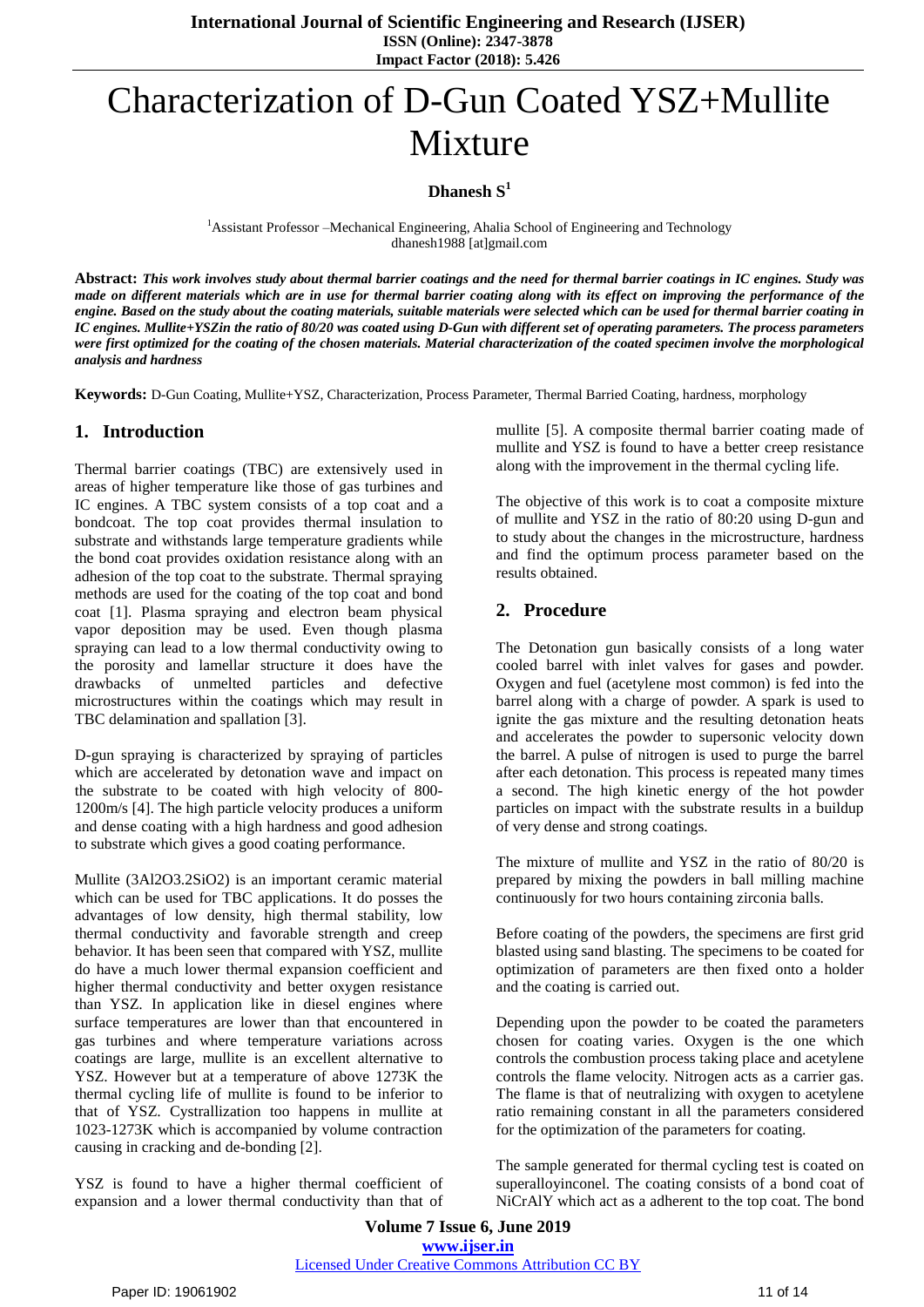coat thickness was in the range of  $75\pm100\mu$ m and the top coat thickness was in the range of 100µm. The coated sample is then made to undergo thermal cycling to test for its thermal shock resistance.

# **3. Characterization**

The coated specimens are characterized for different characteristics such as morphology, hardness and porosity [1].Based on the characterization studies being carried out on the coated specimens the optimization process parameters is made for the coating of the powders on the piston and cylinder head. The specimens to be coated are first grid blasted using sand blasting. The sand blasted specimens are then fixed on the holder. The specimens are then coated using three different set of parameter keeping the ratio of oxygen to acetylene as constant.

The coated specimens are then cut using ISOMET 1000 which is a precision sectioning saw designed for cutting various types of materials of materials with minimal deformation. The cut specimen is then hot mounted using ISOMET hot mounting press apparatus. The specimen is kept for mounting for time duration of 20minutes.

The mounted specimen is then polished using sand papers of different sizes ranging from 800 to 4000 in a systematic and sequential manner till the specimen gets mirror polish. The final polishing of the coated specimen is done using diamond polish with sizes of 3µm, 1µmm and 1/2µm. The finely polished specimens are then analyzed for morphology, hardness and porosity. Microstructural analysis of such finely polished specimens was carried out using scanning electron microscope. The hardness was tested using Viker Hardness Testing and the thermal cycling was carried out to study about the thermal resistance of the coated specimen.

# **4. Results and Discussion**

The specimen of Mullite+YSZ was coated using the parameters shown in table 1

Parameter | O2(lph) | C2H2(lph) | N2(lph) Spraying Distance (mm) 1 4800 1720 720 200 2 | 5040 | 1920 | 720 | 200 3 5040 2240 720 200

**Table 1:** List of Operating Parameters

Figure 1 shows the microstructure obtained using first set of operating parameter.



**Figure 1:** SEM Image of Parameter 1

The SEM analysis shows the coating using 1st parameter was uniform with proper flow if mixture of mullite and YSZ.

Figure 2 shows the EDS analysis of the specimen coated using 1st parameter of mullite  $+$  YSZ.





EDS analysis shows that the percentage of mullite and YSZ was in accordance with the percentage of the materials being mixed.

Figure 3 shows the image analysis of specimen coated using 2nd parameter of mixture of mullite  $+$  YSZ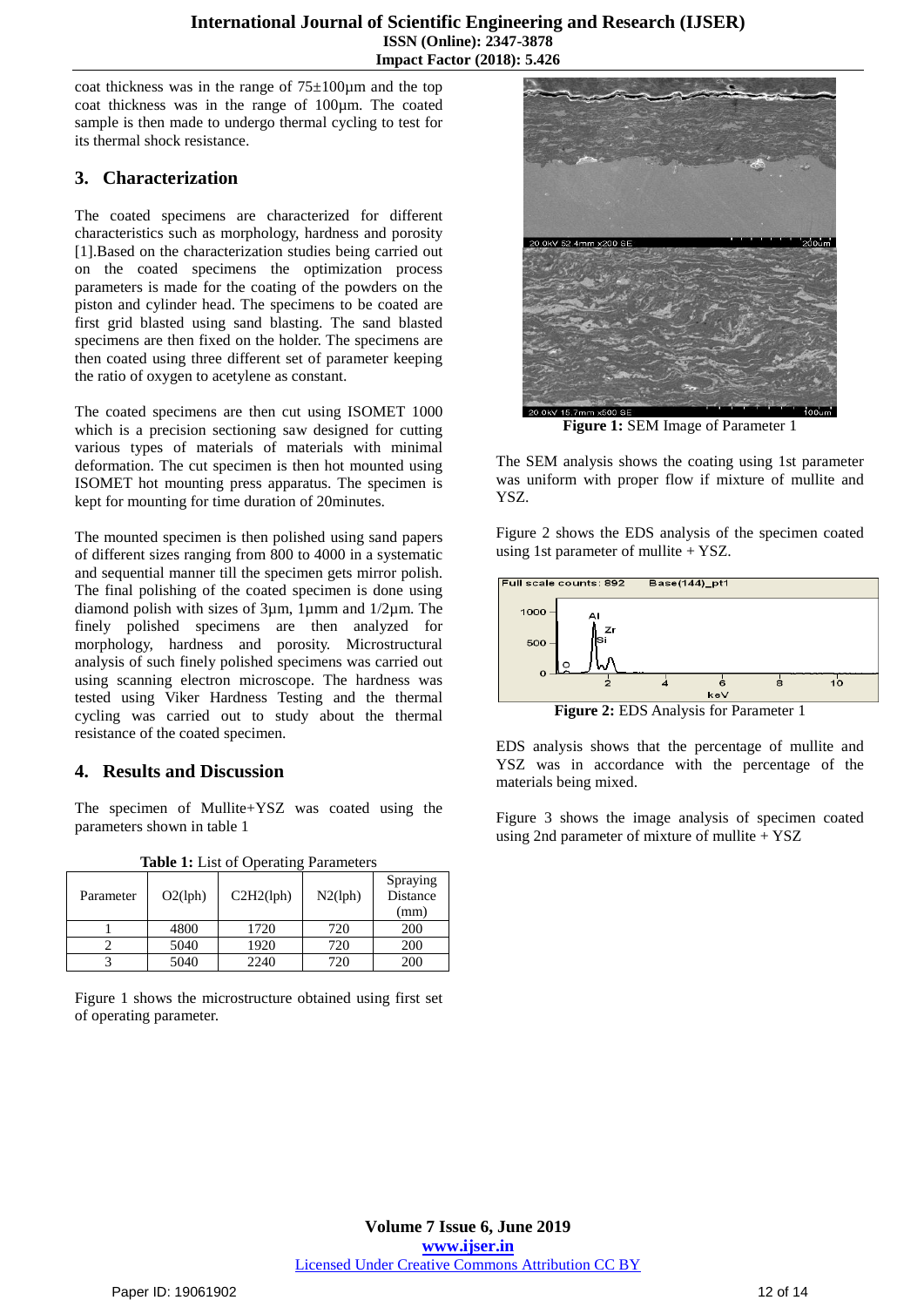#### **International Journal of Scientific Engineering and Research (IJSER) ISSN (Online): 2347-3878 Impact Factor (2018): 5.426**



**Figure 3:** SEM Image for Parameter 2

The SEM image shows that the coating was uniform. But vertical cracks were found to develop in the coating which is not favored.

Figure 4.13 shows the EDS analysis of coating of specimen using 3rd parameter of mullite + YSZ

The EDS analysis shows the percentage of mullite and zirconia was found in accordance with the mixing proportion. While white flows correspond to the YSZ, the black one corresponds to that of mullite.



Figure 5 shows the image analysis of specimen coating using 3rd parameter of mullite + YSZ



**Figure 5:** SEM Image for Parameter 3

The SEM analysis shows that, the coatings have developed vertical cracks as well as horizontal cracks.

Figure 6 shows the EDS analysis of the coated specimen using 3rd parameter of mullite + YSZ



**Figure 6: EDS Analysis for Parameter 3** 

**Table 2:** Hardness Value for Different Parameters

| Paramet<br>er | Averag<br>e               | Maximu<br>m   | Minimu<br>m  | Std.<br>Deviati<br>on | No. of<br>Indentatio<br>ns |
|---------------|---------------------------|---------------|--------------|-----------------------|----------------------------|
|               | 656H<br>V <sub>0.2</sub>  | 710HV<br>0.2  | 608HV<br>0.2 | 40.2                  | 10                         |
| 2             | 701H<br>V <sub>0.2</sub>  | 799HV<br>0.2  | 608HV<br>0.2 | 62.43                 | 10                         |
| 3             | 1114H<br>V <sub>0.2</sub> | 1268HV<br>0.2 | 956HV<br>0.2 | 95.86                 | 10                         |

The hardness values shows that the hardness was maximum for coating using 3rd parameters but with greater deviation in the values. The hardness of coating using 1st parameter was found to be least but with lesser deviation in the hardness values.

#### **5. Conclusion**

Based on the study carried out the following observations were made.